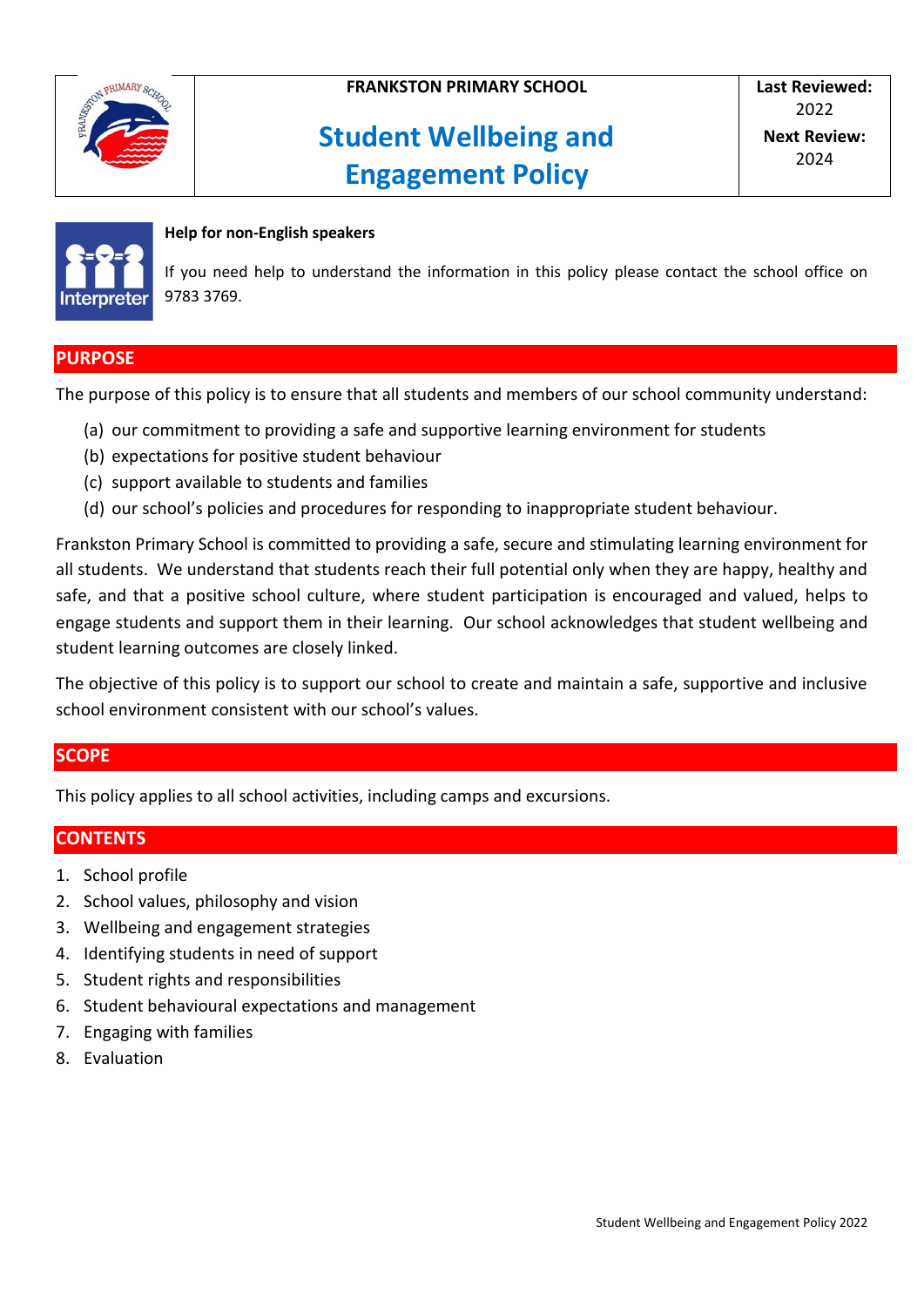#### **1. School Profile**

Frankston Primary School was established in 1874 and is located adjacent to the Frankston Business District and its many community facilities, providing convenient location and access to the Frankston Arts Centre, Emergency Services, Frankston Beach, Beauty Park, Monash University, Bayside Shopping Centre, public transport and many other community services conducive to authentic educational opportunities.

As a school we have a strong commitment to building a connected and inclusive school community, connecting with our parent and wider community and promoting parent and carer participation and involvement.

The school's enrolment fluctuates between approximately 230 – 260 students and reflects a culturally diverse community with 30 per cent of students reflecting a language background other than English and approximately 5 per cent as Aboriginal or Torres Strait Islander. Our school is also a Level One school for enrolling international students.

The school's Student Family Occupation and Education Index (SFOE) is Medium at .46 and SFO reflects .55.

We are proud of our diversity and inclusive school community.

#### **2. School Values, Philosophy and Vision**

Frankston Primary School's Statement of Values and School Philosophy is integral to the work that we do and is the foundation of our school community. Students, staff and members of our school community are encouraged to live and demonstrate our core values of Community, Aspire, Optimism, Respect, Resilience and Empathy.

Our school's vision is to be a school striving for educational excellence – empowering our students to achieve their personal best in an inclusive, supportive and caring environment.

At all times a great emphasis is placed on building relationships through a restorative practice approach amongst students, between teachers and students, and with parents and caregivers of our students.

#### **3. Wellbeing and Engagement Strategies**

Frankston Primary School has developed a range of strategies to promote engagement, an inclusive and safe environment, positive behaviour, and respectful relationships for all students in our school. We recognise the importance of student friendships and peer support in helping children and students feel safe and less isolated. We acknowledge that some students may need extra social, emotional or educational support at school, and that the needs of students will change over time as they grow and learn.

A summary of the universal (whole of school), targeted (year group specific) and individual engagement strategies used by our school is included below: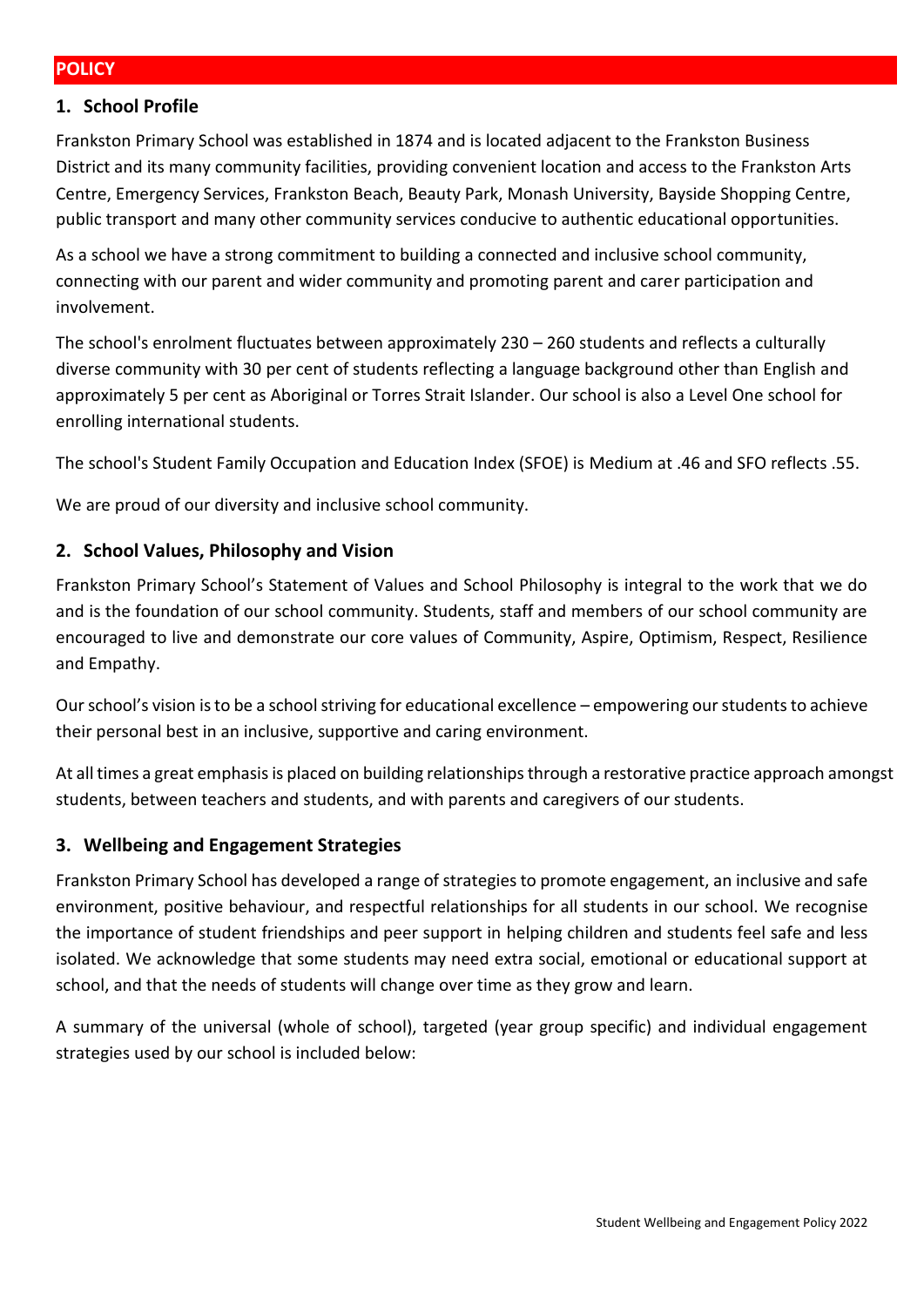#### Universal

- At all times, a great emphasis is placed on building relationships through a restorative practice approach amongst students, between teachers and students, and with parents and caregivers of our students
- Implementation of Restorative Practice as the essence of our school-wide positive culture philosophy, which is supported through the implementation of circle time, regular positive-conflict dispute resolution strategies in conferencing, implementation of the FPS Engagement Program and Respectful Relationships.
- High and consistent expectations of all staff, students and parents and carers
- Prioritise positive relationships between staff and students, recognising the fundamental role this plays in building and sustaining student wellbeing
- Creating a culture that is inclusive, engaging and supportive and that embraces and celebrates diversity and empowers all students to participate and feel valued
- Welcoming all parents/carers and being responsive to them as partners in learning
- Analysing and being responsive to a range of school data such as attendance, Attitudes to School Survey, parent survey data, student management data and school level assessment data
- Teachers at Frankston Primary School use a consistent instructional framework to ensure an explicit, common and shared model of instruction to ensure that evidenced-based, high yield teaching practices are incorporated into all lessons
- Teachers at Frankston Primary School adopt a broad range of teaching and assessment approaches to effectively respond to the diverse learning styles, strengths and needs of our students and follow the standards set by the Victorian Institute of Teaching
- Our school's Statement of Values and School Philosophy are incorporated into our everyday practice including regular circle time and promoted to students, staff and parents so that they are shared and celebrated as the foundation of our school community
- Carefully planned transition programs to support students moving into different stages of their schooling
- Positive behaviour and student achievement is acknowledged in the classroom, and formally in school assemblies and communication to parents
- Monitoring student attendance and implement attendance improvement strategies at a whole-school, cohort and individual level
- Students have the opportunity to contribute to and provide feedback to the school through the Student Representative Council and other student forum groups. Students are also encouraged to speak with their classroom teachers, Year Level Coordinator, Assistant Principal and Principal whenever they have any questions or concerns.
- Create opportunities for cross—age connections amongst students through school plays, athletics, music programs and peer support programs
- All students are welcome to self-refer to the Student Wellbeing Coordinator (Assistant Principal) and Principal if they would like to discuss a particular issue or feel as though they may need support of any kind. We are proud to have an 'open door' policy where students and staff are partners in learning
- Opportunities for student inclusion (i.e. sports teams, clubs, recess and lunchtime activities)
- Buddy programs, peers support programs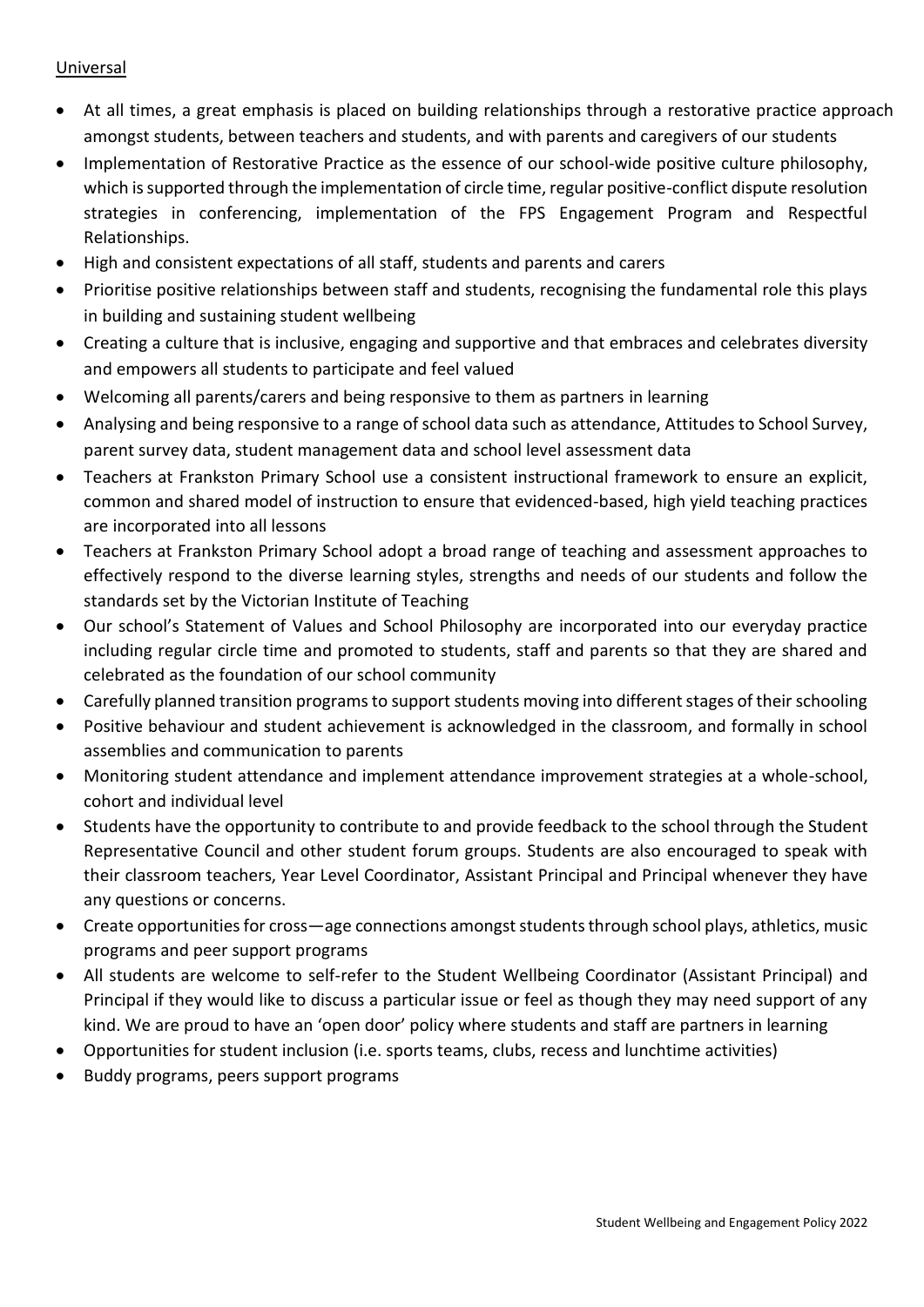### Targeted

- Each year level has a Team Leader who monitor the health and wellbeing of students in their year, and act as a point of contact for class teachers in supporting identified students
- Implement IEP and SSG meetings for Koorie students and connect with a Koorie Engagement Support Officer where required
- Koorie students are supported to engage fully in their education, in a positive learning environment that understands and appreciates the strength of Aboriginal and Torres Strait Islander culture
- English as a second language students are supported through regular classroom monitoring and the development of learning goals. All cultural and linguistically diverse students are supported to feel safe and included.
- we provide a positive and respectful learning environment for our students who identify as LGBTIQ+ and follow the Department's policy on LGBTIQ Student Support.
- Students in Out of Home Care are supported in accordance with the Department's policy on Supporting [Students in Out-of-Home Care,](https://www2.education.vic.gov.au/pal/supporting-students-out-home-care/policy) have an Individual Education Plan (IEP) and a Student Support Group (SSG) and being referred to Student Support Services for an Educational Needs Assessment
- Students with a disability are supported to be able to engage fully in their learning and school activities in accordance with the Department's policy on [Students with Disability,](https://www2.education.vic.gov.au/pal/students-disability/policy) such as through reasonable adjustments to support access to learning programs, consultation with families and where required, Student Support Groups and Individual Education Plans
- Staff undertake professional learning in response to needs identified by student wellbeing data, classroom teachers or other school staff each year
- Staff will apply a trauma-informed approach to working with students who have experienced trauma
- Students enrolled under the Department's international student program are supported in accordance with our legal obligations and Department policy and guidelines at: International Student Program

#### Individual

- [Student Support Groups](https://www2.education.vic.gov.au/pal/student-support-groups/policy)
- **•** [Individual Education Plans](https://www2.education.vic.gov.au/pal/individual-education-plans-ieps/policy)
- **•** [Behaviour -](https://www2.education.vic.gov.au/pal/behaviour-students/policy) Students
- [Behaviour Support Plans](https://www2.education.vic.gov.au/pal/behaviour-students/guidance/6-behaviour-support-plans)
- [Student Support Services](https://www2.education.vic.gov.au/pal/student-support-services/policy)
- [Disability and Inclusion](https://www2.education.vic.gov.au/pal/disability-inclusion-profile/policy) Profile
- **•** [Program for Students with Disabilities](https://www.education.vic.gov.au/school/teachers/learningneeds/Pages/psd.aspx)
- [Mental health toolkit](https://www.education.vic.gov.au/school/teachers/health/mentalhealth/Pages/mentalhealthtoolkit.aspx)
- [Headspace](https://www.education.vic.gov.au/school/teachers/health/mentalhealth/Pages/headspace-counselling-secondary.aspx)
- **[LOOKOUT](https://www.education.vic.gov.au/about/programs/Pages/lookout.aspx)**
- Referral to Orange Door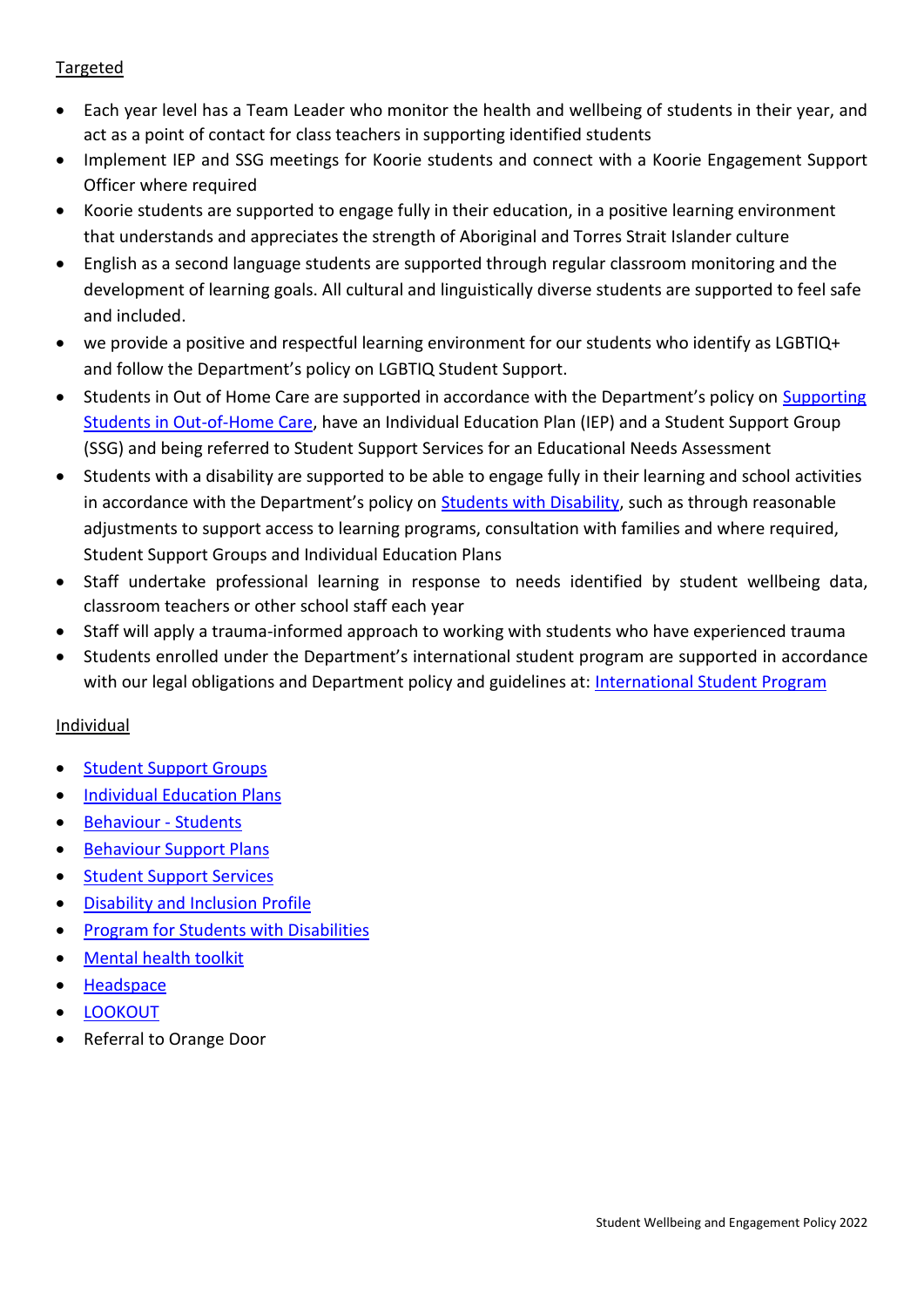Frankston Primary School implements a range of strategies that support and promote individual engagement. These can include:

- building constructive relationships with students at risk or students who are vulnerable due to complex individual circumstances
- meeting with student and their parent/carer to talk about how best to help the student engage with school
- developing an Individual Education Plan and/or a Behaviour Support Plan
- considering if any environmental changes need to be made, for example making adjustments within the classroom environment and set up
- referring the student to:
	- o school-based wellbeing supports
	- o Student Support Services
	- $\circ$  Appropriate external supports such as council based youth and family services, other allied health professionals, headspace, child and adolescent mental health services or ChildFirst

Where necessary the school will support the student's family to engage by:

- being responsive and sensitive to changes in the student's circumstances and health and wellbeing
- collaborating, where appropriate and with the support of the student and their family, with any external allied health professionals, services or agencies that are supporting the student
- monitoring individual student attendance and developing an Attendance Improvement Plans in collaboration with the student and their family
- engaging with our regional Koorie Education Support Officers
- running regular Student Support Group meetings for all students:
	- $\circ$  with a disability
	- o in Out of Home Care
	- o Koorie heritage
	- $\circ$  and with other complex needs that require ongoing support and monitoring.

## **4. Identifying Students in Need of Support**

Frankston Primary School is committed to providing the necessary support to ensure our students are supported intellectually, emotionally and socially. The Student Wellbeing team plays a significant role in developing and implementing strategies to help identify students in need of support and enhance student wellbeing. Frankston Primary School will utilise the following information and tools to identify students in need of extra emotional, social or educational support:

- personal, health and learning information gathered upon enrolment and while the student is enrolled
- attendance records
- academic performance
- observations by school staff such as changes in engagement, behaviour, self-care, social connectedness and motivation
- attendance, school incident data and suspension data
- engagement with families
- self-referrals or referrals from peers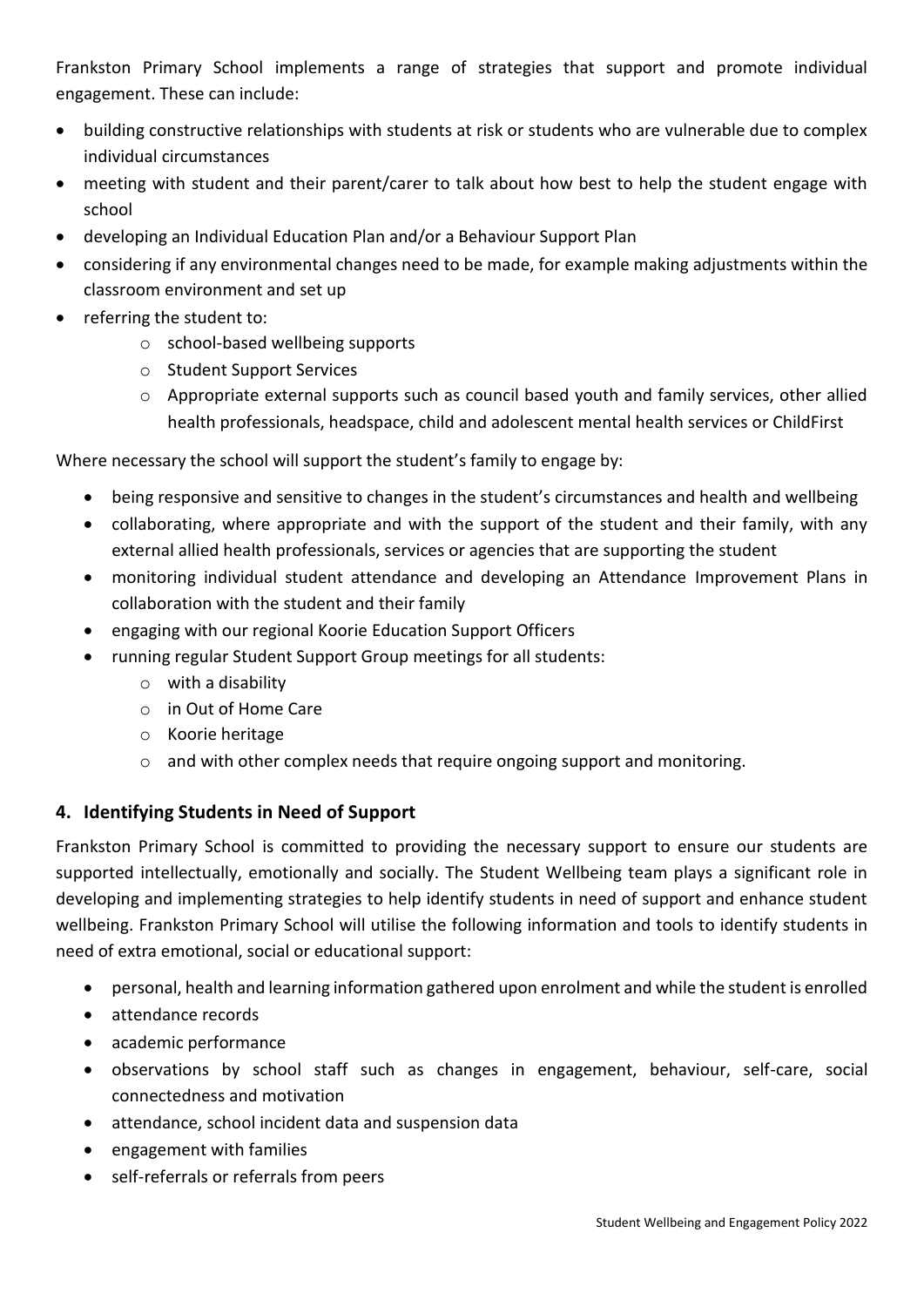referrals from outside agencies (such as Child Protection, WAYSS, Anglicare)

## **5. Student Rights and Responsibilities**

All members of our school community have a right to experience a safe and supportive school environment. We expect that all students, staff, parents and carers treat each other with respect and dignity. Our school's Statement of Values highlights the rights and responsibilities of members of our community.

Students have the right to:

- participate fully in their education
- feel safe, secure and happy at school
- learn in an environment free from bullying, harassment, violence, racism, discrimination or intimidation
- express their ideas, feelings and concerns.

Students have the responsibility to:

- participate fully in their educational program
- display positive behaviours that demonstrate respect for themselves, their peers, their teachers and members of the school community
- respect the right of others to learn.

Students who may have a complaint or concern about something that has happened at school are encouraged to speak to their parents or carers and approach a trusted teacher or a member of the school leadership team. Further information about raising a complaint or concern is available in our Complaints Policy (found on school website).

#### **6. Student Behavioural Expectations and Management**

Behavioural expectations of students are outlined in our school's Statement of Values and School Philosophy Policy.

Violence, bullying, and other offensive and harmful behaviours such as racism, harassment and discrimination will not be tolerated and will be managed in accordance with this policy and our Bullying Prevention Policy.

When a student acts in breach of the behaviour standards of our school community, Frankston Primary School will follow a positive Restorative Practice approach throughout all process steps of a staged response, and remain consistent with the Department's policies on behaviour, discipline and student wellbeing and engagement. Where appropriate, parents will be informed about the inappropriate behaviour and any restorative action follow up or possible disciplinary action taken by teachers and other school staff.

Our school considers, explores and implements positive restorative actions and interventions to support positive student behaviour before considering further measures such as withdrawal from the yard or class.

Disciplinary measures may be used as part of a staged response to inappropriate behaviour in combination with other engagement and support strategies to ensure that factors that may have contributed to the student's behaviour are identified and addressed. Disciplinary measures at our school will be applied fairly and consistently. Students will always be provided with an opportunity to be heard.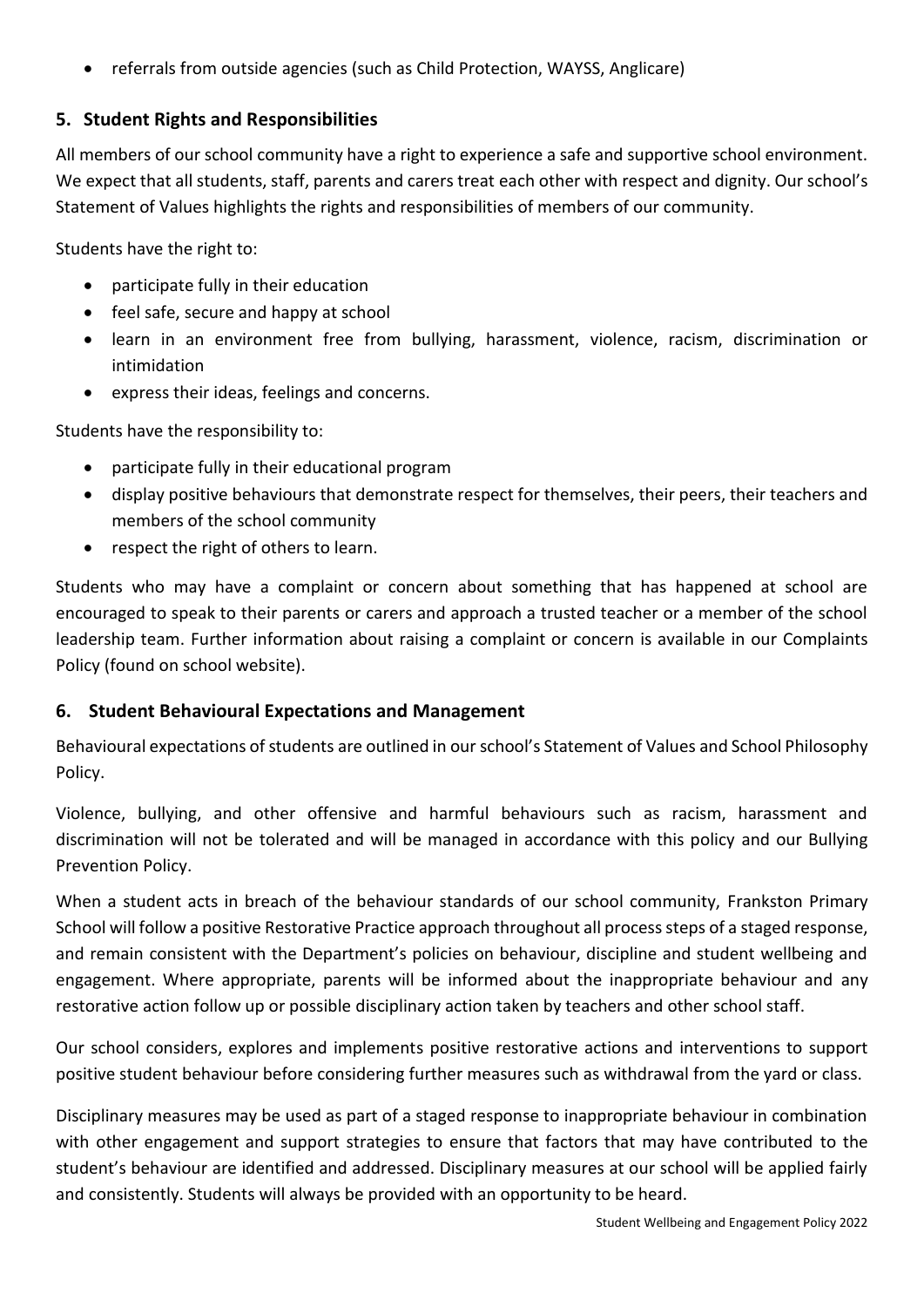Disciplinary measures that may be applied include:

- a restorative conversation with a student that their behaviour is inappropriate and possible follow up restorative actions to 'fix the harm'
- follow up restorative actions such as teacher controlled consequences such as moving a student in a classroom or other reasonable and proportionate responses to misbehaviour
- a restorative behaviour contract outlining possible withdrawal of privileges of breach of agreed contract
- referral to the Assistant Principal / Principal
- behaviour support and intervention meetings
- suspension either internal or external
- expulsion

Suspension, expulsion and restrictive interventions are measures of last resort and may only be used in situations consistent with Department policy, available at:

- <https://www2.education.vic.gov.au/pal/suspensions/policy>
- <https://www2.education.vic.gov.au/pal/expulsions/policy>
- <https://www2.education.vic.gov.au/pal/restraint-seclusion/policy>

In line with Ministerial Order 1125, no student aged 8 or younger will be expelled without the approval of the Secretary of the Department of Education and Training.

The Principal of Frankston Primary School is responsible for ensuring all suspensions and expulsions are recorded on CASES21.

Corporal punishment is prohibited by law and will not be used in any circumstance at our school.

## **7. Engaging with Families**

Frankston Primary School values the input of parents and carers, and we will strive to support families to engage in their child's learning and build their capacity as active learners. We aim to be partners in learning with parents and carers in our school community.

We work hard to create successful partnerships with parents and carers by:

- ensuring that all parents have access to our school policies and procedures, available on our school website
- maintaining an open, respectful line of communication between parents and staff, supported by our Communication Policy.
- providing parent volunteer opportunities so that families can contribute to school activities
- involving families with homework and other curriculum-related activities
- involving families in feedback opportunities to assist in school decision making
- coordinating resources and services from the community for families
- including families in Student Support Groups, and developing individual plans for students.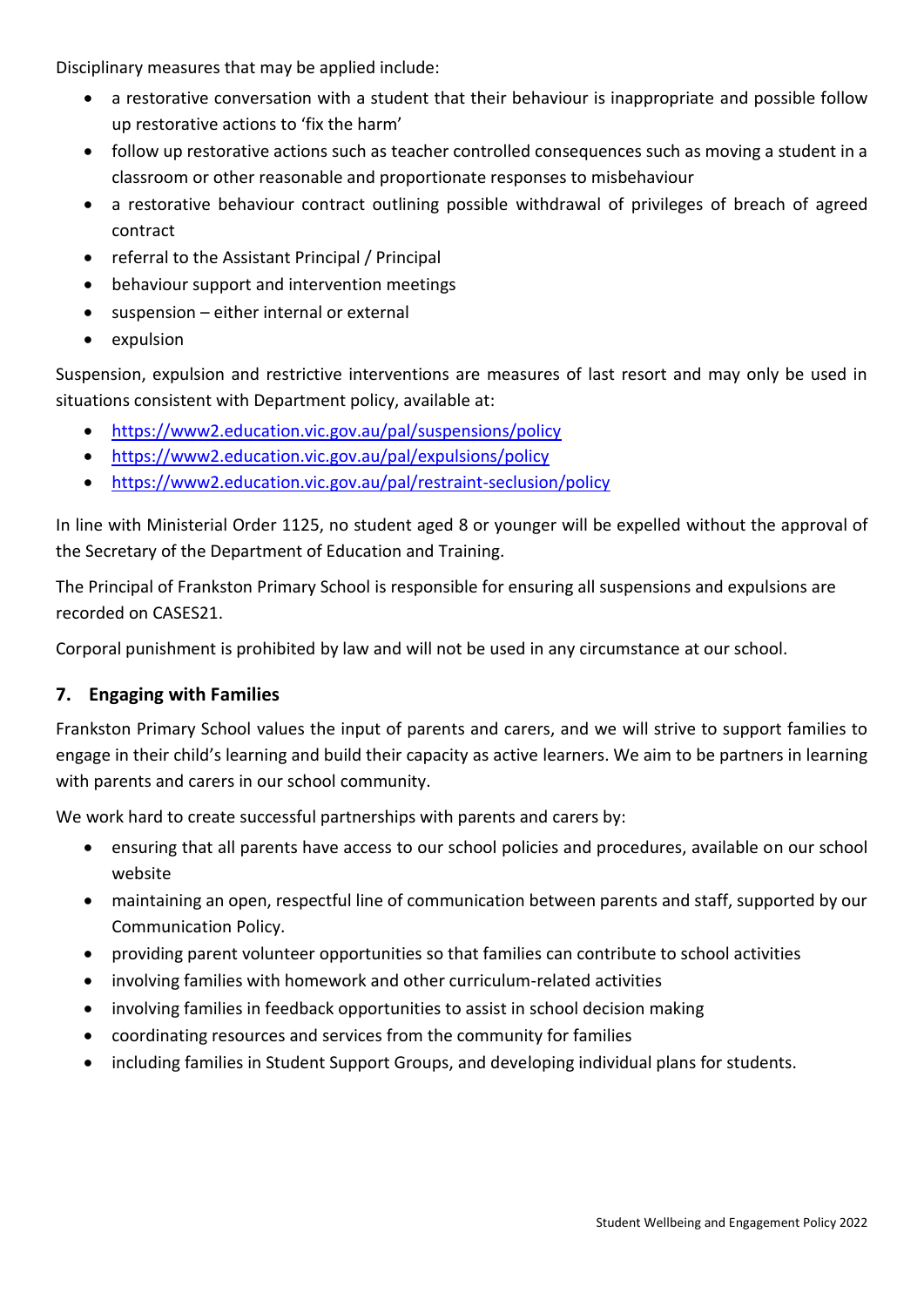## **8. Evaluation**

Frankston Primary School will collect data each year to understand the frequency and types of wellbeing issues that are experienced by our students so that we can measure the success or otherwise of our school based strategies and identify emerging trends or needs.

Sources of data that will be assessed on an annual basis include:

- student survey data
- incidents data
- school reports
- parent survey
- case management
- CASES21, including attendance and absence data
- SOCS

Frankston Primary School will also regularly monitor available data dashboards to ensure any wellbeing or engagement issues are acted upon in a timely manner and any intervention occurs as soon as possible.

### **COMMUNICATION**

This policy will be communicated to our school community in the following ways:

- Available publicly on our school's website
- Discussed at staff meetings/briefings as required
- Included in enrolment packs
- Included as reference in school newsletter
- Made available in hard copy from school administration upon request

Our school will also ensure it follows the mandatory parent/carer notification requirements with respect to suspensions and expulsions outlined in the Department's policies at:

- [Suspension process](https://www2.education.vic.gov.au/pal/suspensions/guidance/1-suspension-process)
- [Expulsions -](https://www2.education.vic.gov.au/pal/expulsions/guidance/decision) Decision

#### **FURTHER INFORMATION AND RESOURCES**

The following Department of Education and Training policies are relevant to this Student Engagement and Wellbeing Policy:

- [Attendance](https://www2.education.vic.gov.au/pal/attendance/policy)
- **•** [Student Engagement](https://www2.education.vic.gov.au/pal/student-engagement/policy)
- [Child Safe Standards](https://www2.education.vic.gov.au/pal/child-safe-standards/policy)
- [Supporting Students in Out-of-Home Care](https://www2.education.vic.gov.au/pal/supporting-students-out-home-care/policy)
- **•** [Students with Disability](https://www2.education.vic.gov.au/pal/students-disability/policy)
- [LGBTIQ Student Support](https://www2.education.vic.gov.au/pal/lgbtiq-student-support/policy)
- [Behaviour -](https://www2.education.vic.gov.au/pal/behaviour-students/policy) Students
- **•** [Suspensions](https://www2.education.vic.gov.au/pal/suspensions/policy)
- [Expulsions](https://www2.education.vic.gov.au/pal/expulsions/policy)
- **•** [Restraint and Seclusion](https://www2.education.vic.gov.au/pal/restraint-seclusion/policy)